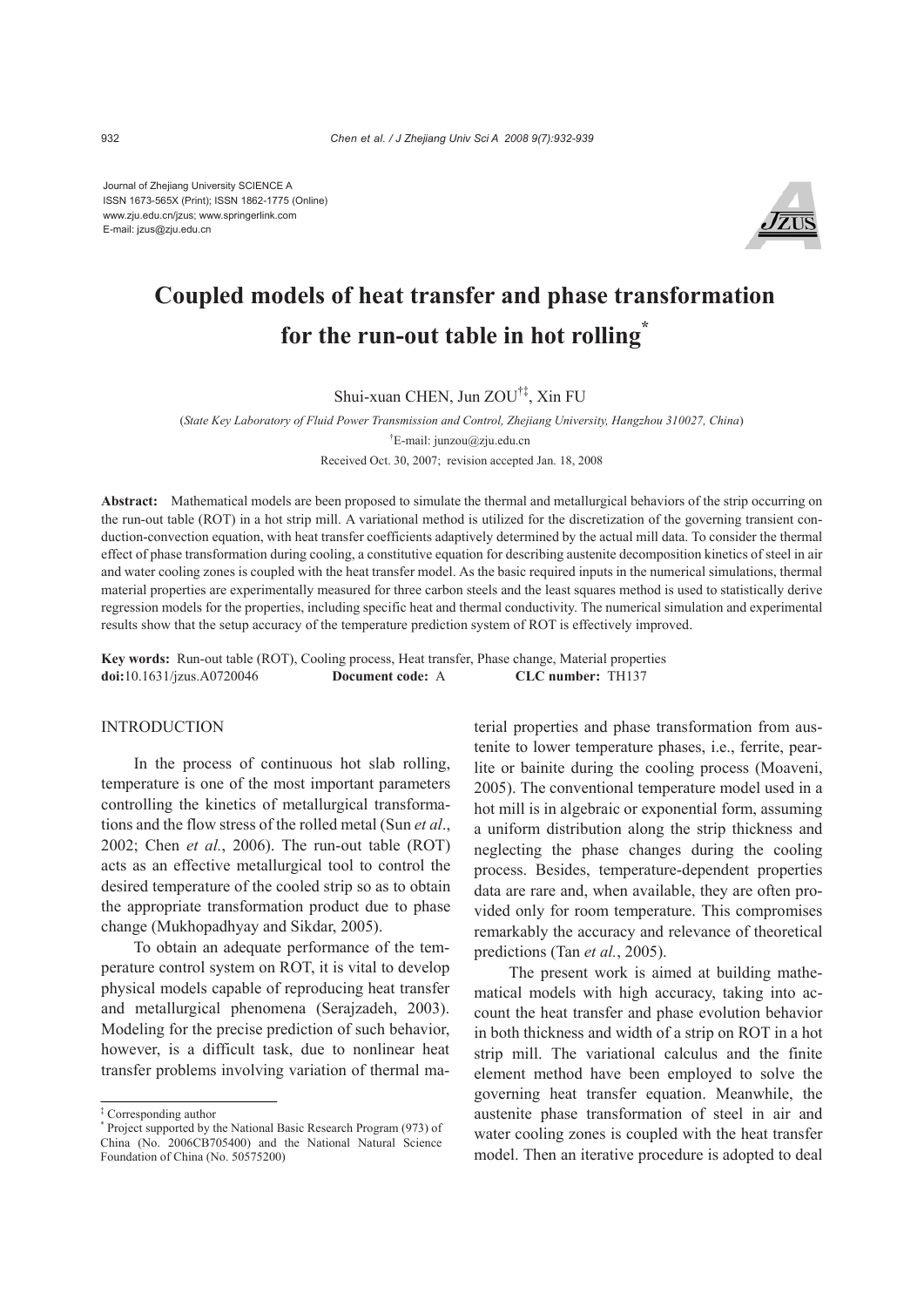with the temperature-dependent material properties during cooling as well as with the coupled temperature-transformation relationship. The FORTRAN codes are developed to obtain the numerical solution. Furthermore, experiments are performed to determine thermal material properties such as specific heat, thermal conductivity and density of the metal being rolled for three industrial carbon steels. Finally, the log data was obtained from a 2050 mm hot strip mill at Baoshan Iron & Steel Co. Ltd. (Bao Steel) and the measured coiling temperature was compared with that calculated by the models.

### COOLING SYSTEM DESCRIPTION

The general arrangement of the cooling system of an ROT in a specific metallurgical industry is simplified in Fig.1. The cooling section consists of 19 cooling zones with different cooling effects. The first 16 zones equipped with 136 valves are employed as the main cooling system and the last 3 zones with 24 valves are employed as finish cooling. The last 3 zones with 24 valves are used to reduce the strip temperature to close to the desired coiling temperature. The water flow rate for the top and bottom valves is about 7000  $m<sup>3</sup>/h$ . The cooling-water pressure is  $7 \times 10<sup>4</sup>$  Pa.



The first cooling bank is located at a distance of 11.64 m from the last finishing stand (F7). The total cooling section is 95.76 m and the distance between the last cooling header and the down coiler is 43.16 m. To ascertain the strip temperature along the ROT, pyrometers are placed at the beginning to measure finishing temperature (FT), at the end to measure coiling temperature (CT), and at some intermediate positions to measure middle temperature (MT), although temperature measurement at these points is difficult and imprecise due to the radiation effect of the steam over the strip (Prieto *et al*., 2001).

#### MATHEMATICAL MODEL DEVELOPMENT

## **Heat transfer formulation**

The general form of energy equation for 2D transient heat transfer in a cooled strip with thermal material properties dependent on temperature is given as (Singh *et al*., 2006)

$$
D[T(x, y, t)] = \lambda \left(\frac{\partial^2 T}{\partial x^2} + \frac{\partial^2 T}{\partial y^2}\right) + \dot{q}_t - \rho c \frac{\partial T}{\partial t} = 0, \quad (1)
$$

where  $T$  is the temperature, K;  $x$  and  $y$  are the coordinates of thickness and width directions, respectively; *t* is the time, s;  $\lambda$  is the thermal conductivity, W/(m⋅K); *c* is the specific heat,  $J/(kg·K)$ ;  $\rho$  is the density of the rolled metal,  $kg/m^3$ ;  $\dot{q}_t$  is the rate of heat of transformation, kJ/kg. In Eq.(1), the heat generation term  $\dot{q}$  is an important heat source on ROT accounting for the heat generated due to the phase transformation from austenite to ferrite, pearlite or bainite during cooling.

To solve this partial differential equation, it is vital to know the initial and boundary conditions. The initial condition is the temperature distribution along the thickness direction after the last finishing stand, i.e.,  $T(x,y=0, t=0)=T_0(x)$ . The boundary conditions are the air radiation and water convection heat transfer equations, which can be expressed as Eqs.(2) and (3), respectively

$$
-\lambda \frac{\partial T}{\partial x} = h_{\infty}(T - T_{\infty}) + \sigma \varepsilon (T^4 - T_{\infty}^4),
$$
 (2)

$$
\begin{cases}\n-\lambda \frac{\partial T}{\partial x} = h_{\text{w1}}(T - T_{\text{w1}}), \\
-\lambda \frac{\partial T}{\partial x} = h_{\text{w2}}(T - T_{\text{w2}}),\n\end{cases} (3)
$$

where  $T_\infty$  is the surrounding temperature, K;  $T_{w1}$ ,  $T_{w2}$ are water temperatures in the impingement zone and in the stable film zone, respectively, K; *ε* and *σ* are the emissivity factor and the Stefan-Boltzmann constant, respectively;  $h_{\infty}$  is the surrounding heat transfer coefficient, W/(m<sup>2</sup>·K);  $h_{w1}$  and  $h_{w2}$  are convection heat transfer coefficients in the impingement zone and in the stable film zone, respectively,  $W/(m^2 \cdot K)$ .

The weak form of Eq.(1) can be written as: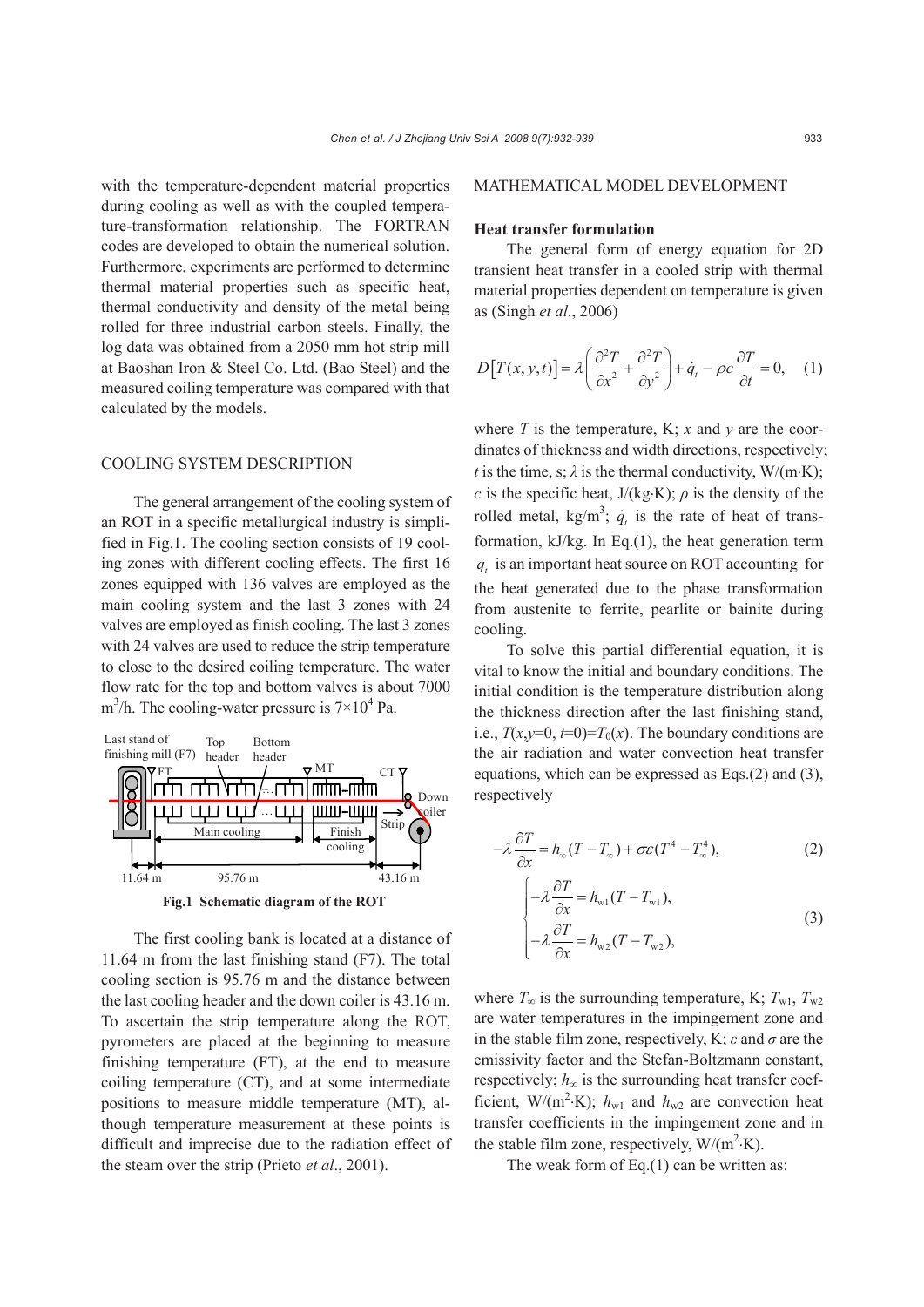$$
\int_{\Omega} W_t \left[ \lambda \left( \frac{\partial^2 T}{\partial x^2} + \frac{\partial^2 T}{\partial y^2} \right) + \dot{q}_t - \rho c \frac{\partial T}{\partial t} \right] d\Omega = 0, \tag{4}
$$

where  $W_t$  is the weight function;  $\Omega$  is the 2D domain.

It should be noted that thermal conductivity and specific heat are experimentally tested in this study to be temperature-dependent properties. However, for each element these parameters can be assumed to be constants. The calculus of variations provides an alternative method for formulating the governing Eq.(1) and its boundary conditions. Variational calculus states that the minimization of the functional *I* can be obtained as

$$
I = \int_{\Omega} \left[ \frac{\lambda}{2} \left( \frac{\partial T}{\partial x} \right)^2 + \frac{\lambda}{2} \left( \frac{\partial T}{\partial y} \right)^2 - \dot{q}_i T + \rho c \frac{\partial T}{\partial t} T \right] d\Omega
$$
  
+ 
$$
\frac{1}{2} \int_{\Gamma} h (T - T_{\infty})^2 d\Gamma,
$$
 (5)

where *Γ* is boundary of the domain; *h* is the heat transfer coefficient.

The transversal profile of the cooled strip is discretized into *E* elements linked through *m* nodes. The element equation for the temperature distribution can be represented in vectorial form by  $T^e = N_i^e T_i + N_i^e T_j = N^e T$ , where  $T_i$  and  $T_j$  are the nodal temperatures to be determined and *N* the shape function matrix defined as  $N=[N_1, N_2, N_3, ..., N_m]$ .

Eq.(5) must be minimized with respect to the set of nodal values *T*

$$
\frac{\partial I}{\partial \boldsymbol{T}} = \frac{\partial}{\partial \boldsymbol{T}} \sum_{e=1}^{E} I^e = \sum_{e=1}^{E} \frac{\partial I^e}{\partial \boldsymbol{T}} = 0, \tag{6}
$$

The minimization process of Eq.(5) produces the following system of equations

$$
MT + C \frac{\partial \dot{T}}{\partial t} = P, \tag{7}
$$

where  $M$  is the conductance matrix,  $C$  is the capacitance matrix and  $P$  is the thermal load vector. The element contributions to *M*, *C* and *P* are defined as

$$
M^{e} = \int_{\Omega^{e}} \lambda \left( \frac{\partial N_{i}}{\partial x} \frac{\partial N_{j}}{\partial x} + \frac{\partial N_{i}}{\partial y} \frac{\partial N_{j}}{\partial y} \right) d\Omega
$$

$$
+ h \int_{\Gamma^e} N_i N_j \mathrm{d} \Gamma, \tag{8}
$$

$$
C^e = \int_{\Omega^e} \rho c N_i N_j \, d\Omega,\tag{9}
$$

$$
P_i^e = \int_{\Omega^e} \dot{q}_t N \, \mathrm{d}\Omega + h T_\infty \int_{\Gamma^e} N \, \mathrm{d}\Gamma. \tag{10}
$$

To discretize Eq.(7), Euler's method (Moaveni, 2005) for time integration of temperature is used

$$
T^{p+1} = T^p + (1 - \theta)\Delta t \dot{T}^p + \theta \Delta t \dot{T}^{p+1}, \qquad (11)
$$

where  $T^p$  is the temperature to be computed at time step *p*,  $\theta$  is the Euler parameter and  $\Delta t$  is the time increment. The time discretized energy equation is then as follows

$$
\left(\frac{1}{\theta \Delta t} \mathbf{C} + \mathbf{M}\right) T^{p+1} = \mathbf{C} \left(\frac{1}{\theta \Delta t} T^p + \frac{1-\theta}{\theta} \dot{T}^p\right) + \mathbf{P}.
$$
\n(12)

The heat transfer model for the strip on ROT comprises air and water convections, internal conduction and external conduction with table rollers. During the cooling process the strip is firstly cooled, essentially by radiation, then the utilization of water leads to cooling by convection and radiation (top cooling and bottom cooling), and finally the predominant heat transfer mechanism is radiation. Previous research has confirmed that water cooling accounts for over 90% of the entire heat transfer (Mukhopadhyay and Sikdar, 2005).

After the exit from the last finishing stand, the strip travels a distance of 11.64 m (Fig.1) before it encounters the first laminar water jet, where water impinges on the strip and then separates into two streams which flow along the strip surface, as illustrated in Fig.2.  $v_f$  and  $w_f$  denote the average impinging speed and flow rate of cooling water, respectively.  $v_s$ denotes the travelling speed of the strip. The stagnation point is the point on the surface of the strip submerged in laminar water where the water velocity is zero. Due to the difference between the surface strip temperature and the saturation water temperature, the impingement of laminar water on the strip gives rise to boiling heat transfer characterized by three kinds of cooling zones (Mukhopadhyay and Sikdar, 2005):

(1) Impinging water jet zone (Zone 1): the highest heat fluxes area, where heat fluxes can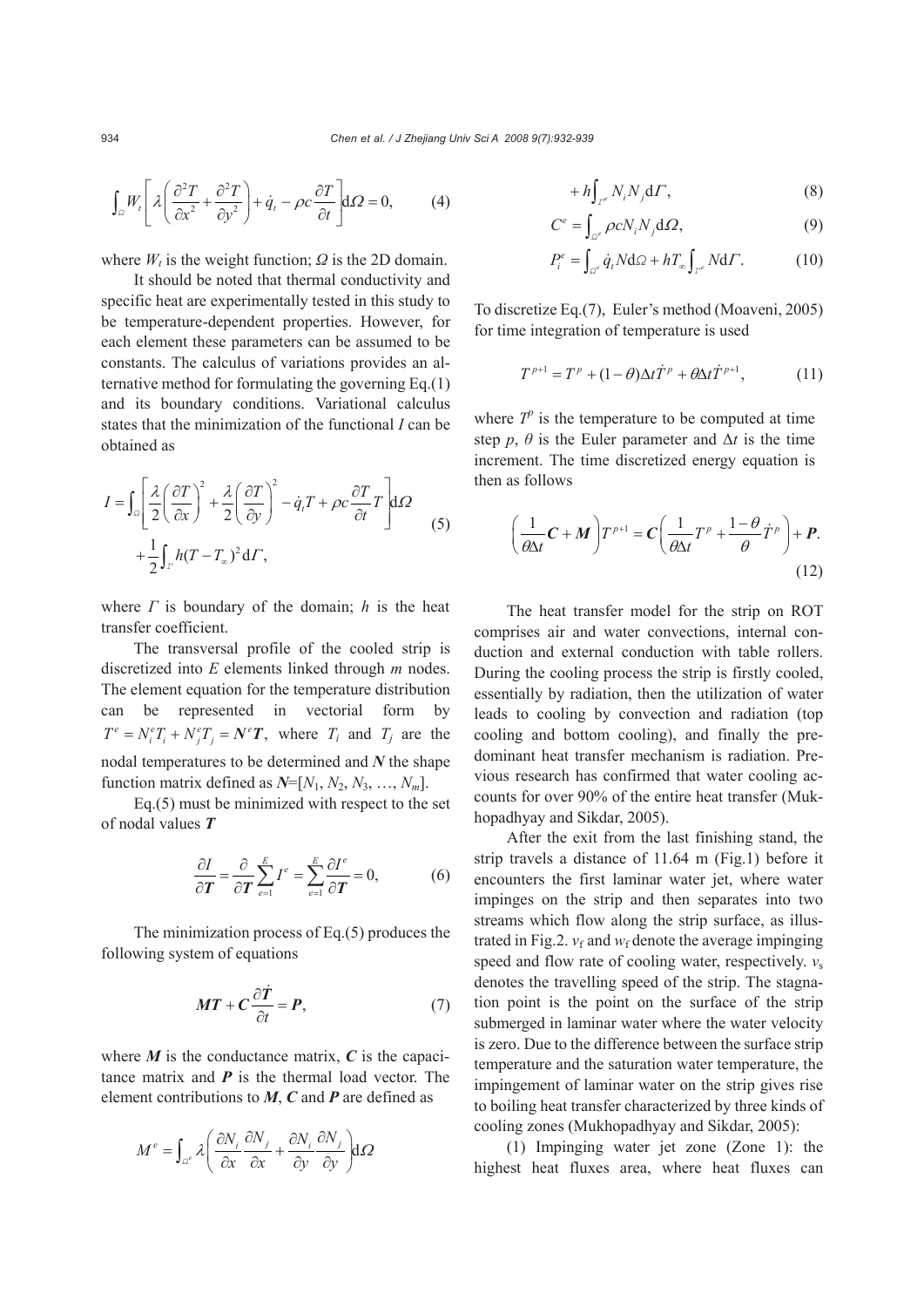

**Fig.2 Heat transfer in water cooling area**

achieve  $20 \text{ MW/m}^2$ .

(2) Parallel flow zone (Zone 2): heat conducts through vapour film and heat transfer rate reduces significantly; the typical values of heat fluxes are  $200 - 600$  kW/m<sup>2</sup>.

(3) Air and water mixing zone (Zone 3): the water layer breaks up and the strip surface being exposed to air; heat transfer rates are about 10~50  $kW/m<sup>2</sup>$ .

The heat transfer coefficients in different cooling zones are functions of strip speed, surface temperature, water pressure and water temperature. However, it is difficult to account for the heat transfer coefficients analytically. An adaptive approach in multiplicative form has been made according to the specific cooling process of 2050 mm hot strip mill of Baosteel:

$$
\alpha = \alpha_0 k_{\rm v} k_{\rm T} k_{\rm w} k,\tag{13}
$$

where  $\alpha_0$  is the heat transfer coefficient in an idealized set of conditions,  $k<sub>V</sub>$  the correction for strip velocity,  $k_T$  the correction for the effect of water temperature,  $k<sub>W</sub>$  the correction for the effect of a different valve type and water flow, *k* the general adaptive factor of the on-line adaptation model.

## **Phase transformation model**

During the cooling process on ROT, the transformation of austenite into ferrite and pearlite exerts a significant influence on the thermal behavior of the cooling steel (Zhang *et al*., 2006). The internal heat source due to the phase transformation can be written as

$$
\dot{q}_t = \Delta H_i \frac{\mathrm{d}X_i}{\mathrm{d}t},\tag{14}
$$

where  $\Delta H_i$  is the amount of latent heat of transformation at a given temperature  $T_i$ ,  $X_i$  is the transformed volume fraction expressed as a function of time.

The decomposition of austenite taking place in air cooling zones on ROT is approximated as isothermal transformation. The isothermal kinetics can be characterized by the Avrami equation (Han *et al*., 2002):

$$
\frac{X}{X^e} = 1 - \exp(-kt^n),\tag{15}
$$

where *X* is the transformed fraction and  $X^e$  the thermodynamic equilibrium fraction which can be determined from the equilibrium phase diagram at a given temperature and chemical composition. *t* is the elapsed time from the beginning of the transformation, *k* and *n* are material parameters that can be obtained for cooling steels on ROT from the time temperature transformation (TTT) diagram.

The decomposition of austenite taking place in water cooling zones is described as non-isothermal transformation behavior. Based on the theory advanced by Scheil, the non-isothermal transformation kinetics can be described as the sum of a series of small isothermal steps, on the assumption that the phase transformation is the isothermal kinetic reaction (Han *et al*., 2002). The transformed phase fraction up to the *i*th step,  $X_i$ , is expressed as follows:

$$
\frac{X}{X^{e}} = 1 - \exp\bigg[-k_{i}\bigg(t'_{i} + \Delta t_{i}\bigg)^{n_{i}}\bigg],\tag{16}
$$

$$
t'_{i} = \left[ -\frac{1}{k_{i}} \ln \left( \frac{1 - X_{i-1}}{X_{i}^e} \right) \right]^{1/n}, \tag{17}
$$

where *t*′ is the equivalent transformation time needed to transform into the fraction of *Xi*−1 at the temperature of the *i*th step, and  $\Delta t$  is the time step corresponding to the *i*th step.

Regarding the heat transfer equation, the temperature distribution within the cooling strip is affected by the discharged heat of the transformation (Serajzadeh, 2006). Furthermore, the amount of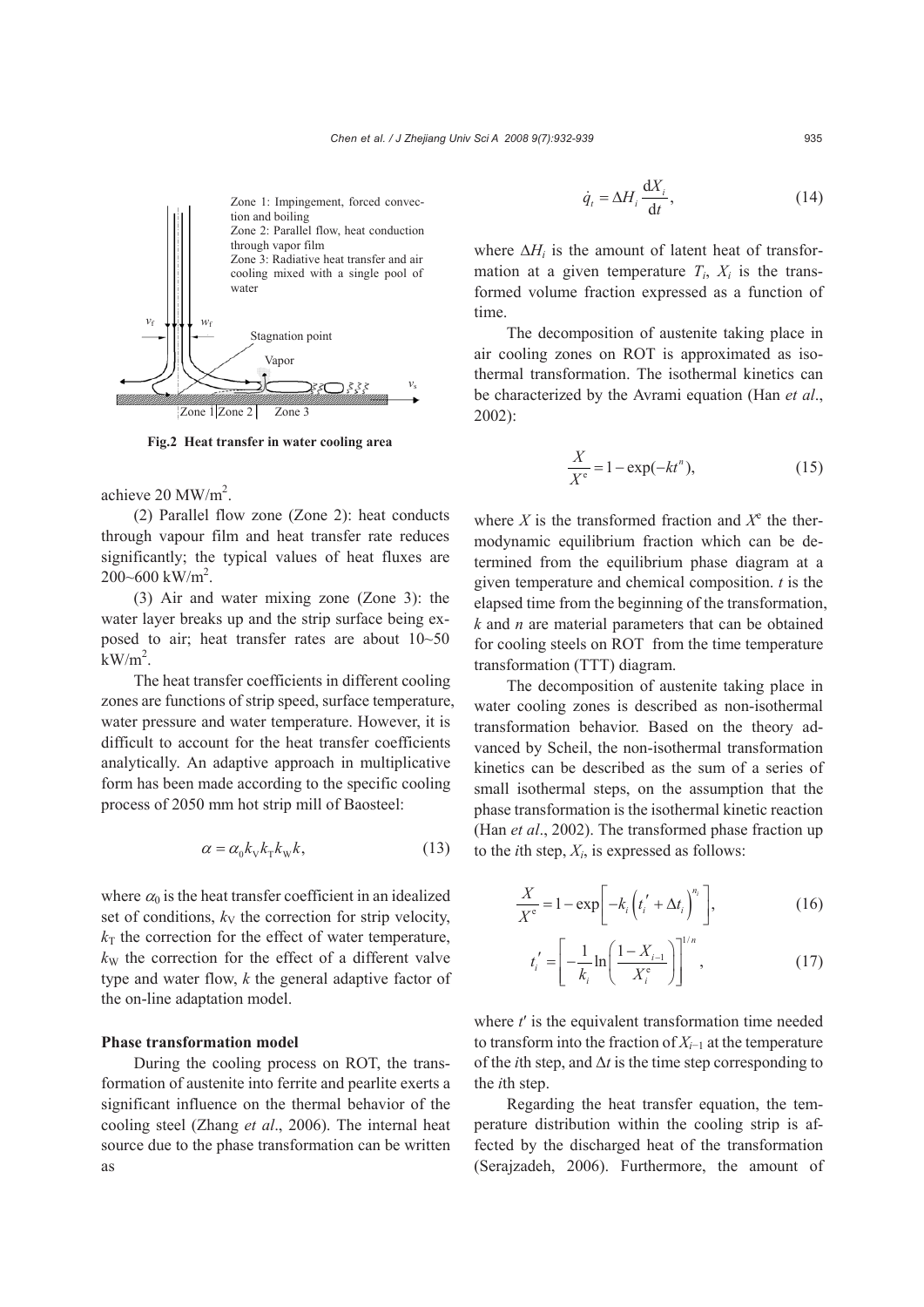transformation is a strong function of temperature. To solve the nonlinearly coupled problem, an iterative procedure in Fig.3 is adopted to deal with the temperature-dependent material properties during cooling as well as with the temperature-transformation relationship. Calculation continues until the temperature distribution in each time step converges to a constant condition.

#### MATERIAL AND EXPERIMENTS

It should be noted that the coupled mathematical models proposed in this paper rely heavily on thermo-physical parameters such as the specific heat, conductivity and density of the metal being rolled. These properties are often simplified as constants,



**Fig.3 Iterative procedure for solving heat transfer and phase transformation** 

neglecting the influence of temperature. As a result, the accuracy of thermal models is remarkably reduced Thus, in order to predict an accurate temperature history as well as the phase transformation kinetics, experiments have been done to provide accurate values of the physical properties of steels over the temperature range 0 °C~1000 °C.

Three example carbon steels produced in the 2050 mm hot strip mill of Bao Steel are chosen for experiments and analyses. Chemical composition of these tested steels is given in Table 1. Experiments are performed on the electro-thermo-mechanical test system and the least squares method has been used to statistically model the properties as functions of temperature.

For the working temperature range of the steel on ROT, the steel density hardly varies with temperature. Hence this property is approximated so as to be constant and only connected with the chemical composition of steels. The measured densities of three tested steels are 7879, 7865 and 7938  $\text{kg/m}^3$ , respectively.

Fig.4 shows thermal conductivity *λ* as function of temperature *T* for the three tested steels. It can be seen that the thermal conductivity decreases linearly with increasing temperature up to the turning point near 790 °C. Beyond that point the thermal conductivity increases slightly with temperature, again in a linear fashion but with a positive gradient. Empirical models of thermal conductivity are derived as follows:

Low carbon steel  $(0.047 \text{ wt\% C})$ :

$$
\begin{cases} \lambda = -0.0325T + 51.875, \ T \in [0, 790), \\ \lambda = -0.0026T + 26.061, \ T \in [790, 1000]; \end{cases}
$$
(18)

Medium carbon steel (0.220 wt% C):

$$
\begin{cases} \lambda = -0.0335T + 50.4726, & T \in [0, 790), \\ \lambda = 0.0058T + 17.521, & T \in [790, 1000]; \end{cases}
$$
(19)

High carbon steel  $(0.700 \text{ wt\% C})$ :

**Table 1 Chemical composition of three carbon steels produced in the 2050 mm hot strip mill of Bao Steel** 

| Carbon                               | Chemical composition $(wt\%)$ |       |             |               |       |             |                          |       |       |       |                                                            |       |        |
|--------------------------------------|-------------------------------|-------|-------------|---------------|-------|-------------|--------------------------|-------|-------|-------|------------------------------------------------------------|-------|--------|
| steel                                | $\cap$                        | Si    | Mn          |               | S.    | Al          | Cr.                      | Ni    | Mo    |       | Nh                                                         |       |        |
| Low                                  | 0.047                         |       | 0.008 0.250 | $0.025$ 0.010 |       | 0.034       | <b>Contract Contract</b> |       |       |       | $\leq 0.005$ $\leq 0.005$ $\leq 0.002$ $\leq 0.001$ 0.0033 |       |        |
| Medium 0.220 0.075 0.730 0.015 0.008 |                               |       |             |               |       | 0.029 0.019 |                          | 0.013 | 0.004 |       |                                                            | 0.011 | 0.0026 |
| High                                 | 0.700                         | 0.240 | 1.040       | 0.011         | 0.001 | 0.033       | 0.210                    | 0.023 |       | 0.002 |                                                            |       | 0.0023 |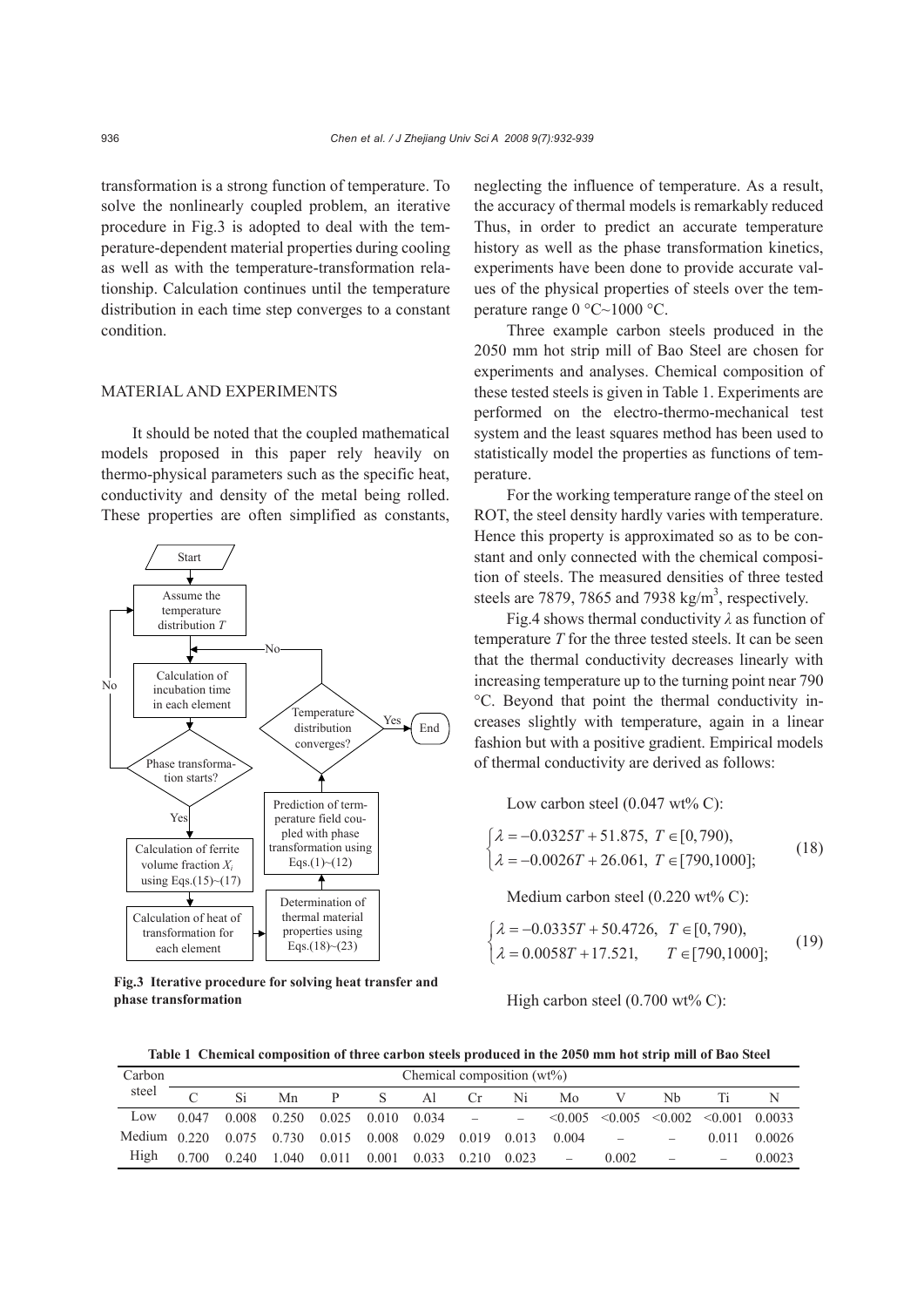

Fig.5 shows specific heat *c* as function of temperature *T* for the three tested steels. The specific heat also varies greatly with temperature and there is a change in the slope of the curves from 700 °C to 800 °C where phase transformation from austenite to ferrite takes place. Empirical models of specific heat are

Low carbon steel  $(0.047 \text{ wt\% C})$ :

$$
\begin{cases}\nc = 0.9426T + 217.04, & T \in [0,800), \\
c = -0.0865T^2 + 125.51T - 44461, & T \in [700,800], (21) \\
c = -0.0026T + 26.061, & T \in (800,1000];\n\end{cases}
$$

Medium carbon steel (0.220 wt% C):

$$
\begin{cases}\nc = 0.8613T + 254.8, & T \in [0,800), \\
c = -0.1667T^2 + 242.05T - 87112, & T \in [700,800], \\
c = 647.56, & T \in (800,1000];\n\end{cases}
$$
\n(22)

High carbon steel  $(0.700 \text{ wt\% C})$ :

 $\begin{cases} c = 0.5168T + 416.37, & T \in [0,800), \\ c = -0.4413T^2 + 638.25T - 228996, & T \in [700,800], (23) \end{cases}$  $c = 0.5168T + 416.37,$   $T \in [0,800),$  $c = 0.1675T + 470.32,$   $T \in (800,1000].$ 

The above regression models are in good agreement with the measured data. Taking Eq.(21) as an example, the coefficients of determination  $(R^2)$  are 0.99921, 0.9933 and 0.9725, respectively. This indicates that the empirical models can predict approximately 99% of the variability in specific heat with temperature. Consequently, accurate and reliable data

of the temperature-dependent material properties can be utilized in the iterative procedure described in Fig.3 to solve the heat transfer equation of the cooled steels on ROT.



**Fig.5 Steel specific heat as function of temperature** 

## EVALUATION OF THE COUPLED MODELS

The evaluation of temperature and phase transformation models has been carried out for the prediction of different grades of steels and for different thicknesses in the 2050 mm hot strip mill of Bao Steel.

Fig.6 illustrates the calculated through-thickness temperature profile  $(T_C)$  for the head segment of a strip with a target *FT*=870 °C and a target *CT*=640 °C. The temperature is cooled down to about 720 °C through the main cooling zone then decreases slowly to about 700 °C due to air-cooling. A further temperature drop to about 640 °C is accomplished by the water sprays in the finish cooling zone. It can be seen from Fig.6 that temperature fluctuation of the strip surface is greater (than that of the quarter thickness and the central, especially when the water-cooling header strikes the strip.



**Fig.6 Temperature history along the ROT**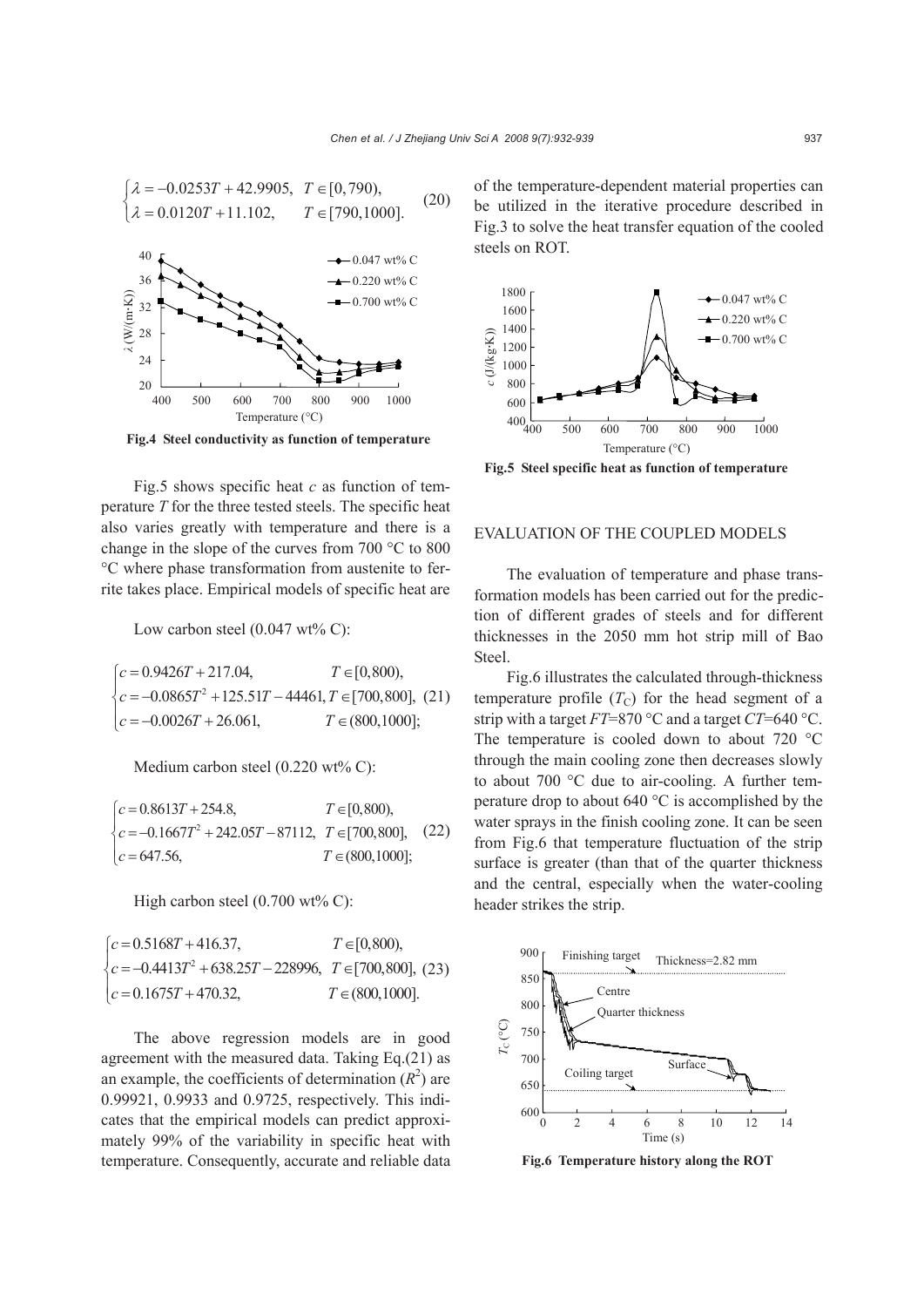Fig.7 shows the comparison between the measured and calculated evolution of the volume fraction *X*  of ferrite with temperature during cooling of a carbon steel (0.220 wt% C). It can be seen that the calculated results are in good agreement with the experimental data obtained by the dilatometric analysis.



Fig.7 Comparison between measured and calculated volume fraction of ferrite during cooling

Fig.8 shows the comparison between calculated coiling temperature  $T_{\rm C}$  and measured coiling temperature  $T_M$ . Over a total of 2000 coils, the calculated coiling temperature ranges from 497.5  $\degree$ C to 775.4  $\degree$ C, with the average error being 0.91 °C and the standard deviation 10.21 °C. Taking into consideration the phase changes during the cooling process and the knowledge of the temperature-dependent material properties, the calculated temperatures are in excellent agreement with measurements.



Fig.8 Comparison between measured coiling temperature and calculated coiling temperature

The versatility of the coupled models has been tested at Bao Steel for strips of a thickness from 1.30 to 10.6 mm. Table 2 shows the comparison of  $\pm$ 15 °C coiling temperature hit rates between the old temperature prediction system and the new system based on the proposed temperature and phase transformation models. It can be seen that an average 11% improvement has been achieved and that the new system precisely predicts the strip temperatures in spite of the broad range of thickness of the strips.

| rates            |                                               |            |  |  |  |  |  |
|------------------|-----------------------------------------------|------------|--|--|--|--|--|
| <b>Thickness</b> | $\pm 15$ °C coiling temperature hit rates (%) |            |  |  |  |  |  |
| (mm)             | Old system                                    | New system |  |  |  |  |  |
| $1.30 - 2.30$    | 82.47                                         | 95.81      |  |  |  |  |  |
| $2.30 - 4.30$    | 81.06                                         | 94.78      |  |  |  |  |  |
| $4.30 - 6.30$    | 86.48                                         | 95.50      |  |  |  |  |  |
| $6.30 - 8.30$    | 88.11                                         | 96.74      |  |  |  |  |  |
| $8.30 - 10.60$   | 84.59                                         | 95.01      |  |  |  |  |  |

#### **Table 2 Comparison of ±15 °C coiling temperature hit rates**

#### **CONCLUSION**

(1) Coupled models based on the variation technique and the finite element method are built to evaluate the temperature history of cooled strips on the ROT. In order to access accurate predictions, the adaptive correction is adopted to calculate the heat transfer coefficients in water cooling zones and the effect of phase transformation is considered in the models.

(2) Experiments have been performed to obtain thermal material properties of three industrially used carbon steels. Based on the experimental data, models of specific heat and thermal conductivity have been established using the least squares method and utilized to solve the heat transfer equation.

(3) The comparison between the measured and the predicted results over several thousand coils of different steel grades and dimensions indicates that the new temperature setting system applied in the 2050 mm hot strip mill of Bao Steel has good performance with high accuracy and versatility.

## ACKNOWLEDGEMENT

The authors gratefully acknowledge Professor J.M. Zhang for his comments and Baoshan Iron & Steel Co., Ltd. for supplying the industrial data.

#### **References**

Chen, S.X., Fu, X., Zou, J., 2006. Study on finishing tem-